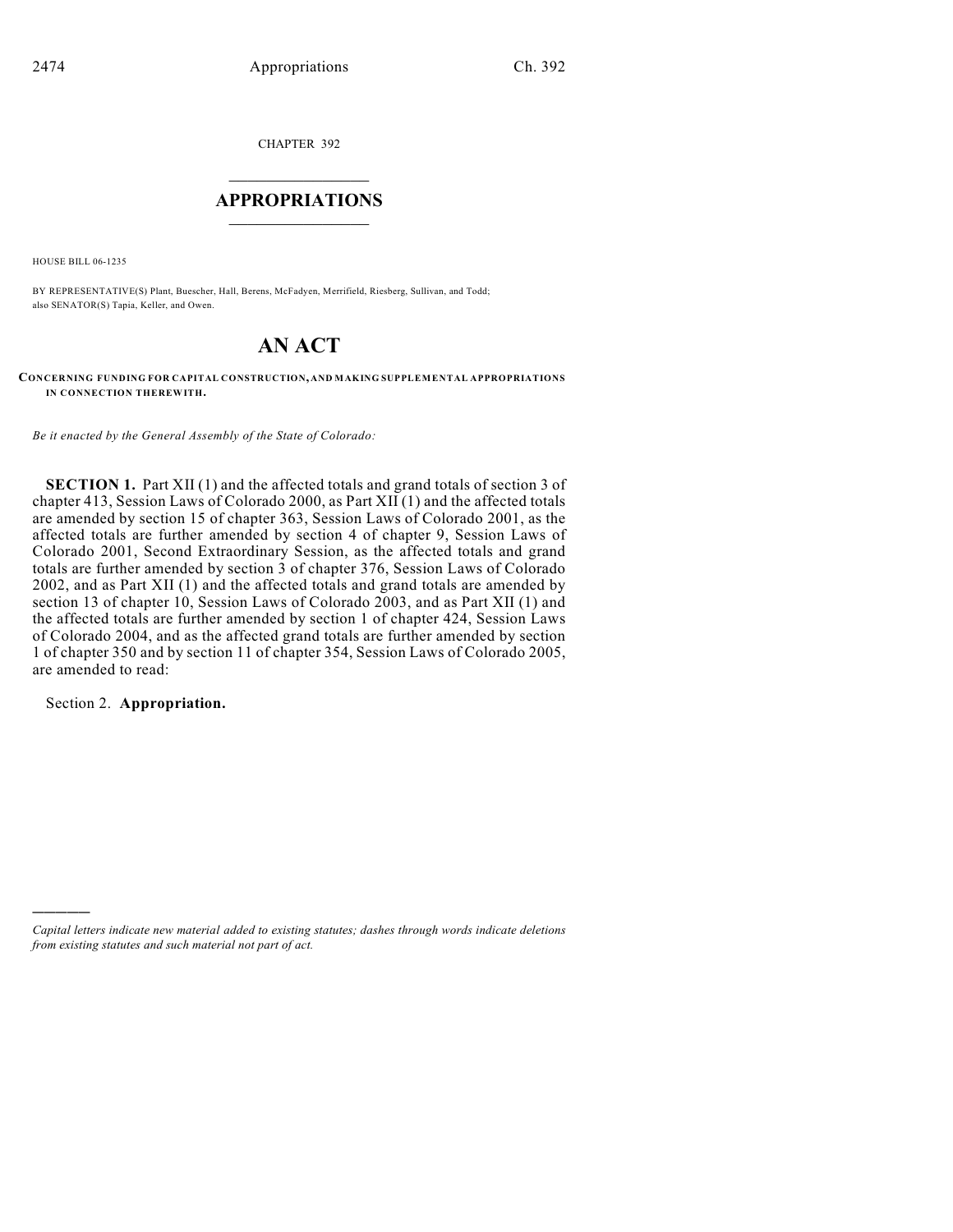|                 |              |                | APPROPRIATION FROM        |              |               |              |  |  |  |
|-----------------|--------------|----------------|---------------------------|--------------|---------------|--------------|--|--|--|
| ITEM &          | <b>TOTAL</b> | <b>CAPITAL</b> | <b>CAPITAL</b>            | CASH         | <b>CASH</b>   | FEDERAL      |  |  |  |
| <b>SUBTOTAL</b> |              |                | CONSTRUCTION CONSTRUCTION | <b>FUNDS</b> | <b>FUNDS</b>  | <b>FUNDS</b> |  |  |  |
|                 |              | <b>FUND</b>    | <b>FUND</b>               |              | <b>EXEMPT</b> |              |  |  |  |
|                 |              |                | <b>EXEMPT</b>             |              |               |              |  |  |  |
|                 |              |                |                           |              |               |              |  |  |  |

**PART XII DEPARTMENT OF PUBLIC HEALTH AND ENVIRONMENT**

## **(1) CAPITAL CONSTRUCTION PROJECTS**

| <b>Small Community</b><br><b>Wastewater Treatment</b><br><b>Facilities Construction Grants</b> | 3,000,000  |            | 1,500,000 |                  | 1,500,000 <sup>a</sup>   |            |
|------------------------------------------------------------------------------------------------|------------|------------|-----------|------------------|--------------------------|------------|
| <b>Small Community Drinking</b>                                                                |            |            |           |                  |                          |            |
| Water Treatment Facilities                                                                     |            |            |           |                  |                          |            |
| <b>Construction Grants</b>                                                                     | 3,000,000  |            | 1,500,000 |                  | $1,500,000$ <sup>a</sup> |            |
| Superfund Site Cleanup <sup>10a.4</sup>                                                        | 15,110,000 |            |           |                  | $800,000^{\circ}$        | 14,310,000 |
| Shattuck Superfund Site                                                                        |            |            |           |                  |                          |            |
| Cleanup <sup>10a.5</sup>                                                                       | 38,500,000 |            |           |                  | 3,850,000*               | 34,650,000 |
|                                                                                                | 53,100,000 |            |           |                  | $5,310,000^{\circ}$      | 47,790,000 |
| Pipet Station Newborn                                                                          |            |            |           |                  |                          |            |
| Screening Laboratory                                                                           | 75,000     |            |           | $75,000^{\circ}$ |                          |            |
|                                                                                                |            | 59,685,000 |           |                  |                          |            |
|                                                                                                |            | 74,285,000 |           |                  |                          |            |
|                                                                                                |            |            |           |                  |                          |            |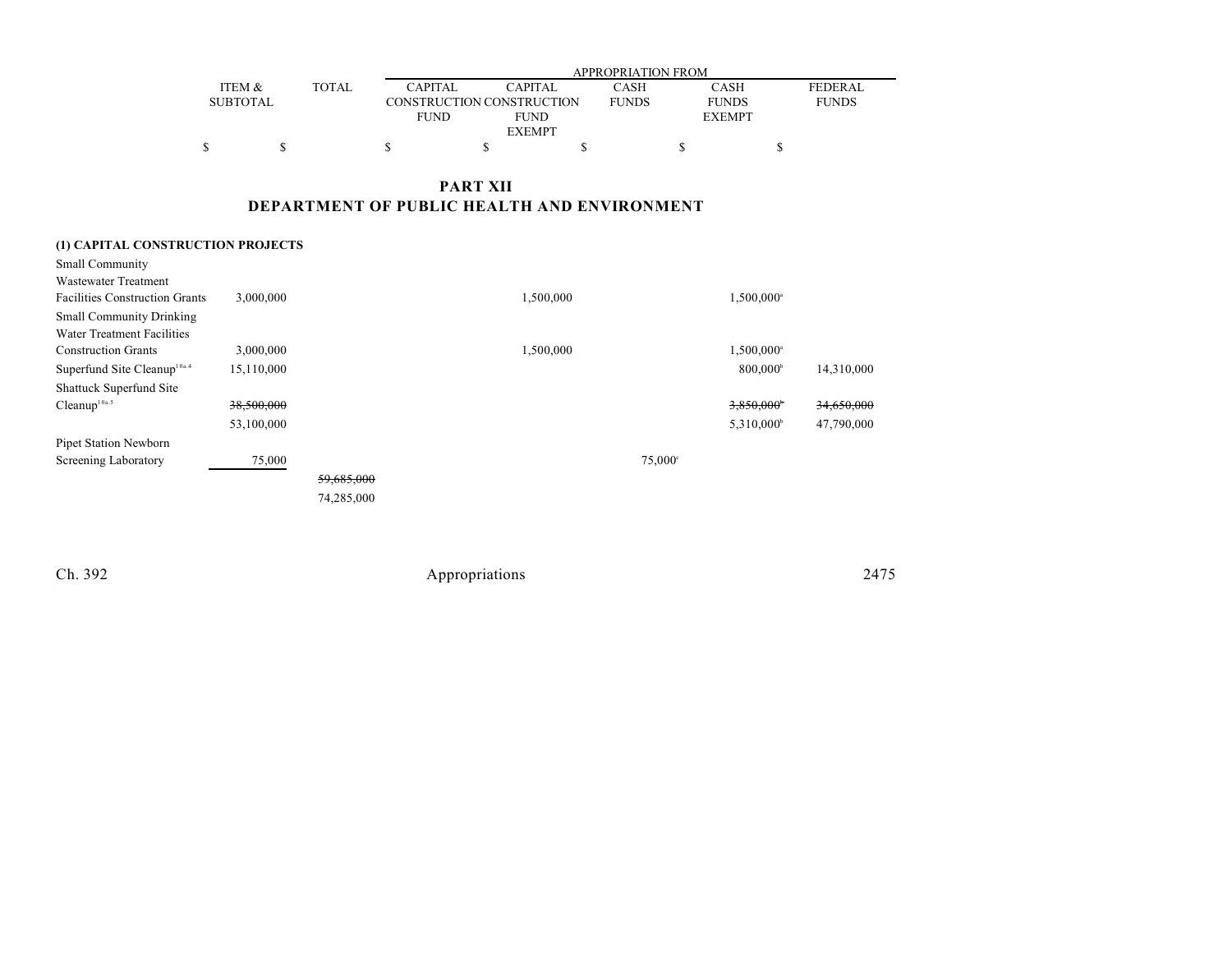|                 |              |                | APPROPRIATION FROM        |              |               |                |  |  |  |
|-----------------|--------------|----------------|---------------------------|--------------|---------------|----------------|--|--|--|
| ITEM &          | <b>TOTAL</b> | <b>CAPITAL</b> | <b>CAPITAL</b>            | CASH         | CASH          | <b>FEDERAL</b> |  |  |  |
| <b>SUBTOTAL</b> |              |                | CONSTRUCTION CONSTRUCTION | <b>FUNDS</b> | <b>FUNDS</b>  | <b>FUNDS</b>   |  |  |  |
|                 |              | <b>FUND</b>    | <b>FUND</b>               |              | <b>EXEMPT</b> |                |  |  |  |
|                 |              |                | <b>EXEMPT</b>             |              |               |                |  |  |  |
|                 |              |                |                           |              |               |                |  |  |  |

<sup>a</sup> These amounts shall be from grants and loans from the Local Government Severance Tax Fund pursuant to Section 39-29-110, C.R.S.

<sup>b</sup> These amounts shall be from reserves in the Hazardous Substance Response Fund pursuant to Section 25-16-104.6, C.R.S.

<sup>e</sup> This amount shall be from the Newborn Screening and Genetic Counseling Cash Funds pursuant to Section 25-4-1006, C.R.S.

| <b>TOTALS PART XII</b> |               |               |              |                |              |
|------------------------|---------------|---------------|--------------|----------------|--------------|
| (PUBLIC HEALTH AND     |               |               |              |                |              |
| <b>ENVIRONMENT</b> )   | \$59,685,000  | \$3,000,000   | \$75,000     | \$7,650,000    | \$48,960,000 |
|                        | \$74,285,000  |               |              | \$9,110,000    | \$62,100,000 |
| <b>GRAND TOTALS</b>    |               |               |              |                |              |
| (CAPITAL CONSTRUCTION) | \$528,235,453 | \$272,572,133 | \$46,147,821 | \$135,834,644* | \$73,680,855 |
|                        | \$542,835,453 |               |              | \$137,294,644  | \$86,820,855 |

Of this amount, \$1,936,470 contains a (T) notation and \$3,047,174 is from the Highway Users Tax Fund pursuant to Section 43-4-201(3)(a), C.R.S. <sup>a</sup>

**SECTION 2.** Part III (2) (A), (10) (A), and the affected totals of section 3 of chapter 449, Session Laws of Colorado 2003, as amended by section 4 of chapter 424, Session Laws of Colorado 2004, as the said Part III (2) (A) and the affected totals are further amended by section 3 of chapter 350, Session Laws of Colorado 2005, are amended to read:

Section 3. **Capital Construction Appropriation.**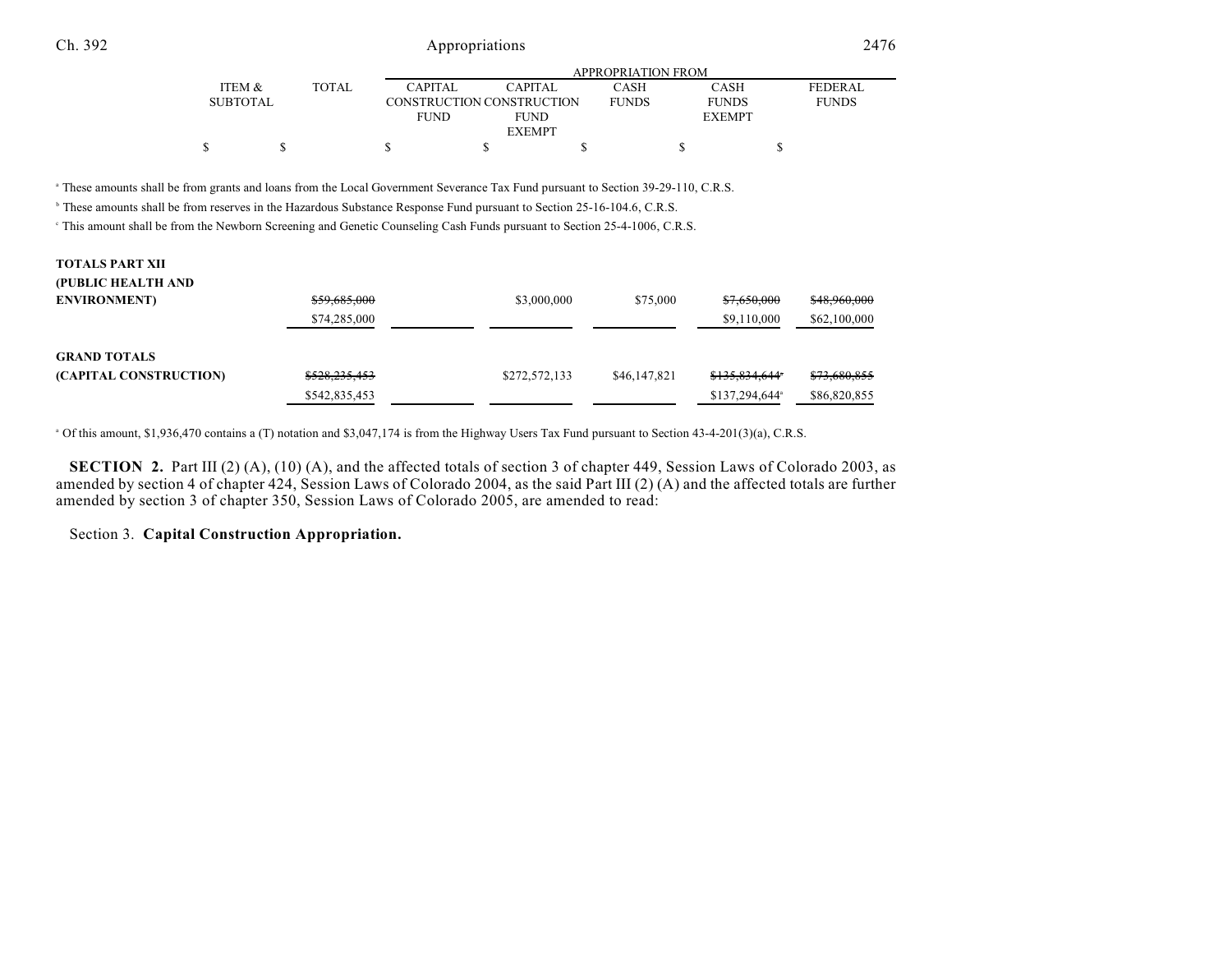## **PART III DEPARTMENT OF HIGHER EDUCATION**

#### **(2) COLORADO STATE UNIVERSITY**

| (A) Capital Construction         |            |            |                          |            |
|----------------------------------|------------|------------|--------------------------|------------|
| <b>Bioenvironmental Research</b> |            |            |                          |            |
| <b>Building Expansion</b>        | 10,250,000 |            | 1,500,000                | 8,750,000  |
|                                  | 18,750,000 |            | $6,000,000$ <sup>a</sup> | 12,750,000 |
| Diagnostic Equipment,            |            |            |                          |            |
| Veterinary Teaching              |            |            |                          |            |
| Hospital                         | 1,320,193  |            | 1,320,193 <sup>a</sup>   |            |
| <b>CHILL Antenna</b>             |            |            |                          |            |
| Replacement                      | 1,673,010  |            | $1,673,010^b$            |            |
| Core Animal Diagnostic           |            |            |                          |            |
| Laboratory Modular Unit          | 1,282,668  |            | 1,282,668                |            |
| Hughes Stadium                   |            |            |                          |            |
| Improvements and                 |            |            |                          |            |
| Expansion                        | 1,256,750  |            | $1,256,750$ <sup>a</sup> |            |
| Natural Resources Research       |            |            |                          |            |
| Center                           | 38,633,100 |            | 38,633,100 <sup>b</sup>  |            |
| New Student Housing, Main        |            |            |                          |            |
| Campus Southwest                 | 18,533,339 |            | 18,533,339 <sup>b</sup>  |            |
| Regional Biocontainment          |            |            |                          |            |
| Laboratory                       | 1,500,000  |            | 250,000 <sup>a</sup>     | 1,250,000  |
| University Center for the        |            |            |                          |            |
| Arts                             | 4,920,000  |            | 4,920,000 <sup>a</sup>   |            |
|                                  |            | 79,369,060 |                          |            |
|                                  |            | 87,869,060 |                          |            |
|                                  |            |            |                          |            |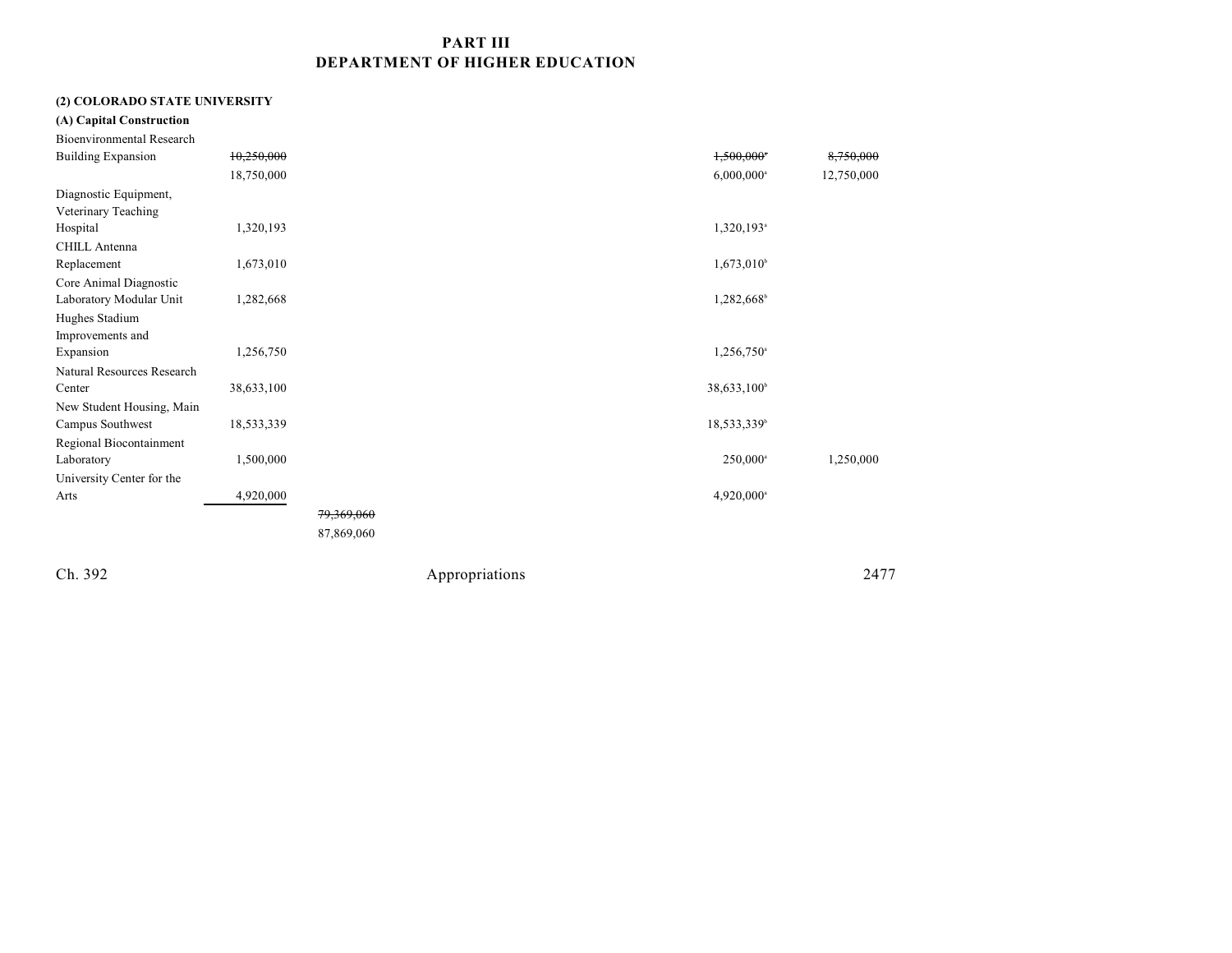|                 |       |             | APPROPRIATION FROM        |              |               |                |  |  |  |
|-----------------|-------|-------------|---------------------------|--------------|---------------|----------------|--|--|--|
| ITEM &          | TOTAL | CAPITAL     | <b>CAPITAL</b>            | CASH         | CASH          | <b>FEDERAL</b> |  |  |  |
| <b>SUBTOTAL</b> |       |             | CONSTRUCTION CONSTRUCTION | <b>FUNDS</b> | <b>FUNDS</b>  | <b>FUNDS</b>   |  |  |  |
|                 |       | <b>FUND</b> | <b>FUND</b>               |              | <b>EXEMPT</b> |                |  |  |  |
|                 |       |             | <b>EXEMPT</b>             |              |               |                |  |  |  |
|                 |       |             |                           |              |               |                |  |  |  |

<sup>a</sup> These amounts shall be from exempt institutional sources.

 $\mu$  These amounts shall be from exempt institutional sources. They meet the criteria in Section 24-75-303(3)(a)(II), C.R.S. and are shown here for informational purposes only. Therefore, they shall not be accounted for in the State's Capital Construction Fund and the limitations on encumbrance timeliness and use of internal workforce do not apply.

| (10) COLORADO HISTORICAL<br><b>SOCIETY</b> |         |         |  |                      |         |
|--------------------------------------------|---------|---------|--|----------------------|---------|
| (A) Capital Construction                   |         |         |  |                      |         |
| Regional Museum                            |         |         |  |                      |         |
| Preservation Projects                      | 295,000 |         |  | 295,000 <sup>a</sup> |         |
| Ute Indian Museum in                       |         |         |  |                      |         |
| Montrose, Landscape                        |         |         |  |                      |         |
| Preservation/Upgrade                       | 404,490 |         |  | 280,200              | 124,290 |
|                                            | 495,440 |         |  | $261,200^{\circ}$    | 234,240 |
|                                            |         | 699,490 |  |                      |         |
|                                            |         | 790,440 |  |                      |         |

<sup>a</sup> <del>These amounts</del> Of these amounts, \$535,200 shall be from the State Historical <del>Fund.</del> Fund and \$21,000 shall be from cash donations and insurance.

#### **TOTALS PART III**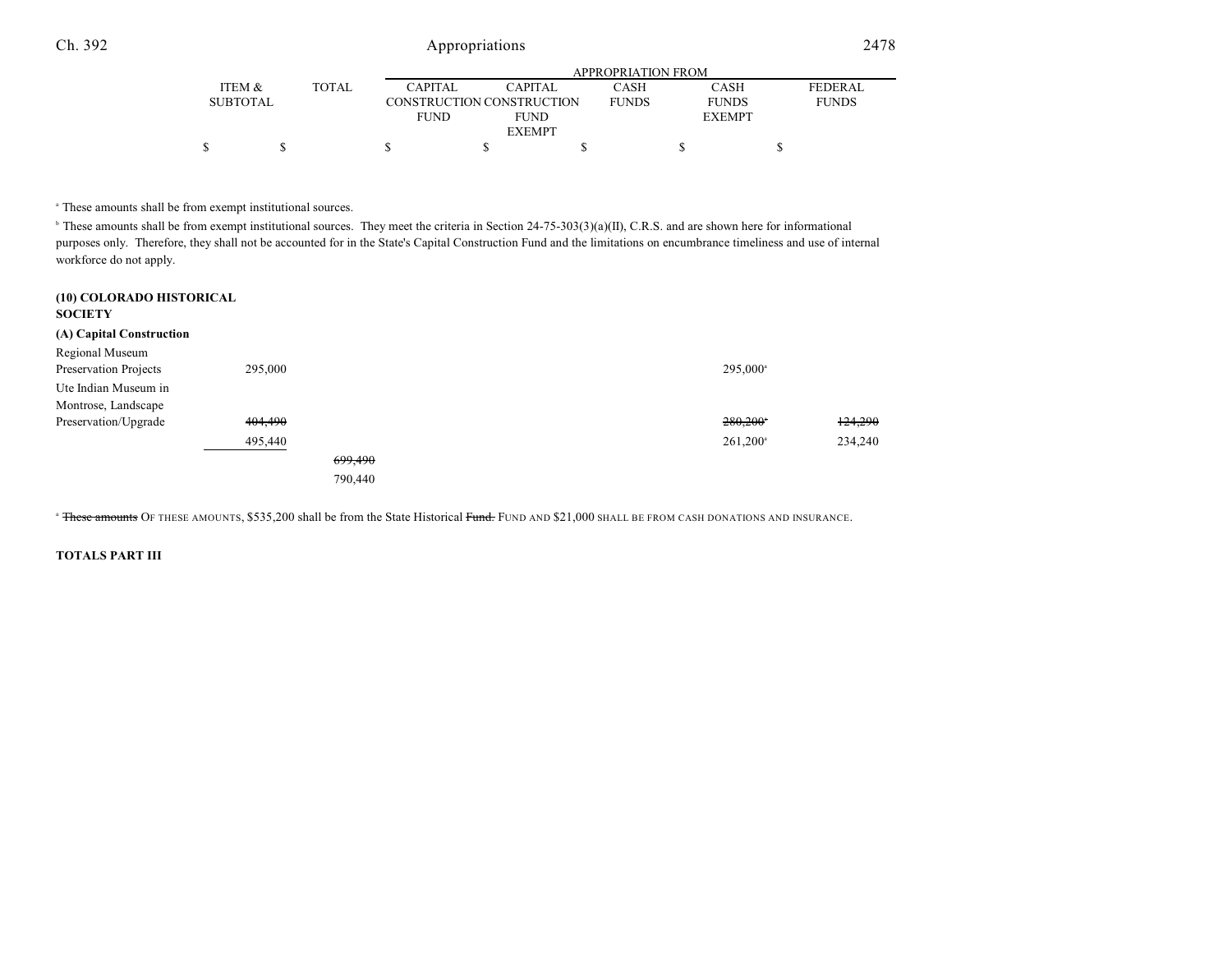| (HIGHER EDUCATION)     | \$376,613,099 | \$519,779   |              | \$364,219,030              | <del>\$11,874,290</del> |
|------------------------|---------------|-------------|--------------|----------------------------|-------------------------|
|                        | \$385,204,049 |             |              | \$368,700,030              | \$15,984,240            |
|                        |               |             |              |                            |                         |
| <b>GRAND TOTALS</b>    |               |             |              |                            |                         |
| (CAPITAL CONSTRUCTION) | \$486,612,898 | \$9,415,089 | \$19,879,208 | <del>\$405.420.384</del> * | \$51,898,217            |
|                        | \$495,203,848 |             |              | \$409,901,384 <sup>a</sup> | \$56,008,167            |

Of this amount, \$4,806,726 contains a (T) notation and \$2,453,097 is from the Highway Users Tax Fund pursuant to Section 43-4-201 (3) (a), C.R.S. <sup>a</sup>

**SECTION 3.** Part II (4) (A) and the affected totals of section 3 of chapter 427, Session Laws of Colorado 2004, as amended by section 4 of chapter 350 and by section 12 of chapter 354, Session Laws of Colorado 2005, are amended to read:

Section 3. **Capital Construction Appropriation.**

## **PART II DEPARTMENT OF HIGHER EDUCATION**

| (4) COLORADO STATE UNIVERSITY |            |                         |
|-------------------------------|------------|-------------------------|
| (A) Capital Construction      |            |                         |
| Atmospheric Science           |            |                         |
| <b>Chemistry Addition</b>     | 2,500,000  | $2,500,000^{\circ}$     |
| Hughes Stadium Expansion      | 13,949,517 | 13,949,517 <sup>a</sup> |
| Hughes Stadium Scoreboard     |            |                         |
| Replacement                   | 1,250,000  | 1,250,000               |
| Lory Student Center Major     |            |                         |
| Maintenance and               |            |                         |
| Renovation                    | 3,110,300  | $3,110,300^{\circ}$     |
|                               |            |                         |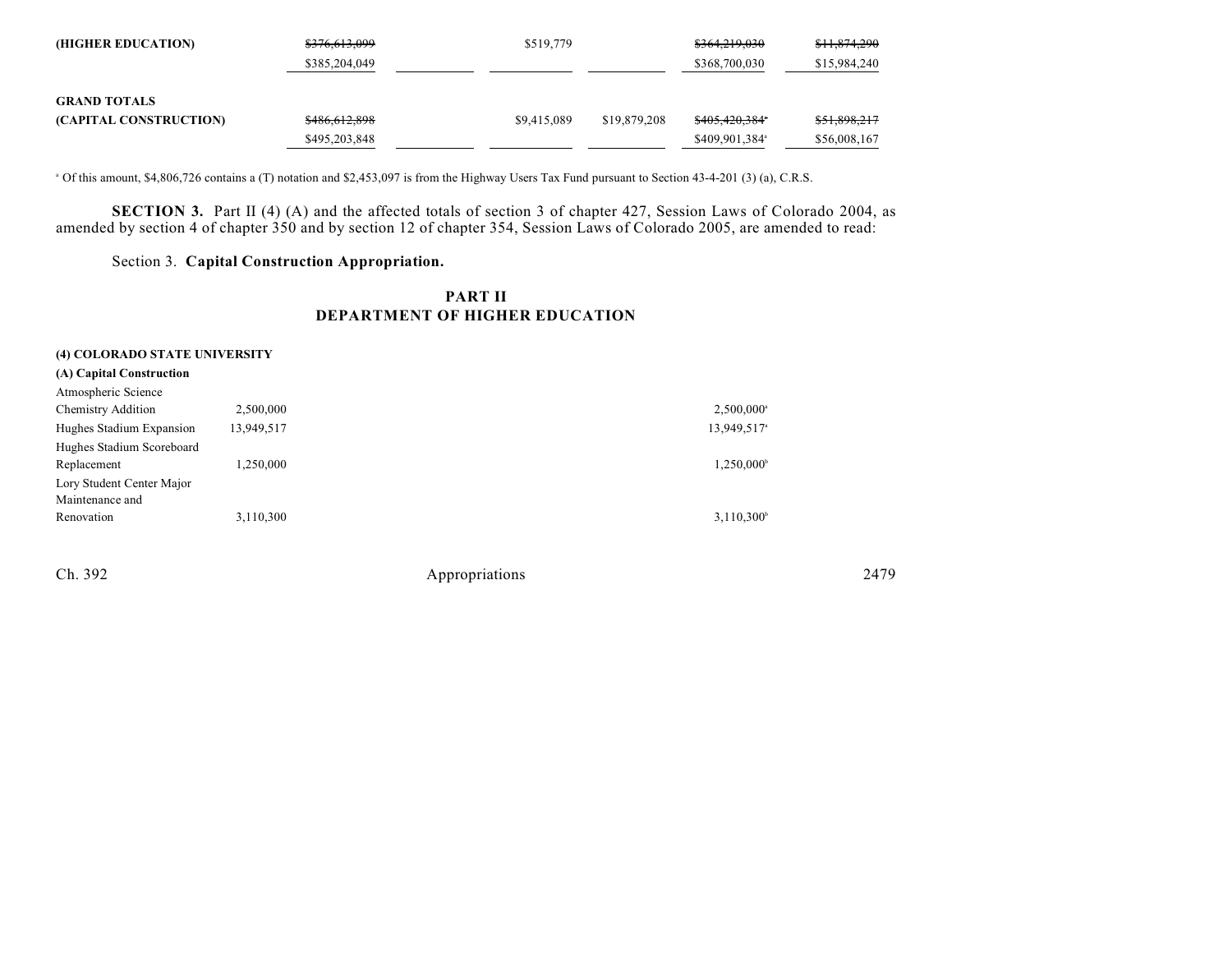| Ch. 392                     |                 |         |              |                                          | Appropriations               |                    |                               | 2480                  |
|-----------------------------|-----------------|---------|--------------|------------------------------------------|------------------------------|--------------------|-------------------------------|-----------------------|
|                             |                 |         |              |                                          |                              | APPROPRIATION FROM |                               |                       |
|                             | ITEM &          |         | <b>TOTAL</b> | <b>CAPITAL</b>                           | <b>CAPITAL</b>               | <b>CASH</b>        | <b>CASH</b>                   | <b>FEDERAL</b>        |
|                             | <b>SUBTOTAL</b> |         |              | CONSTRUCTION CONSTRUCTION<br><b>FUND</b> | <b>FUND</b><br><b>EXEMPT</b> | <b>FUNDS</b>       | <b>FUNDS</b><br><b>EXEMPT</b> | <b>FUNDS</b>          |
|                             | \$              | \$      |              | \$                                       | \$                           | \$                 | \$<br>\$                      |                       |
| Regional Biocontainment     |                 |         |              |                                          |                              |                    |                               |                       |
| Laboratory                  | 24,052,355      |         |              |                                          |                              |                    | 8,670,355                     | <del>15,382,000</del> |
|                             | 29,771,055      |         |              |                                          |                              |                    | 9,031,514 <sup>a</sup>        | 20,739,541            |
| Synthetic Football Practice |                 |         |              |                                          |                              |                    |                               |                       |
| Field                       |                 | 750,000 |              |                                          |                              |                    | 750,000 <sup>b</sup>          |                       |
| University Center for the   |                 |         |              |                                          |                              |                    |                               |                       |
| Arts, Renovations           | 17,592,142      |         |              |                                          |                              |                    | 17,592,142*                   |                       |
|                             | 22,617,841      |         |              |                                          |                              |                    | 22,617,841 <sup>a</sup>       |                       |
|                             |                 |         | 63,204,314   |                                          |                              |                    |                               |                       |
|                             |                 |         | 73,948,713   |                                          |                              |                    |                               |                       |

<sup>a</sup> These amounts shall be from exempt institutional sources.

<sup>b</sup> These amounts shall be from exempt institutional sources. They meet the criteria in Section 24-75-303(3) (a) (II), C.R.S. and are shown here for informational purposes only. Therefore, they shall not be accounted for in the State's Capital Construction Fund and the limitations on encumbrance timeliness and use of internal workforce do not apply.

#### **TOTALS PART II**

| (HIGHER EDUCATION) | \$294,275,765 | \$2,300,000 | \$270,282,578 | \$21,693,187 |
|--------------------|---------------|-------------|---------------|--------------|
|                    | \$305,020,164 |             | \$275,669,436 | \$27,050,728 |

**GRAND TOTALS**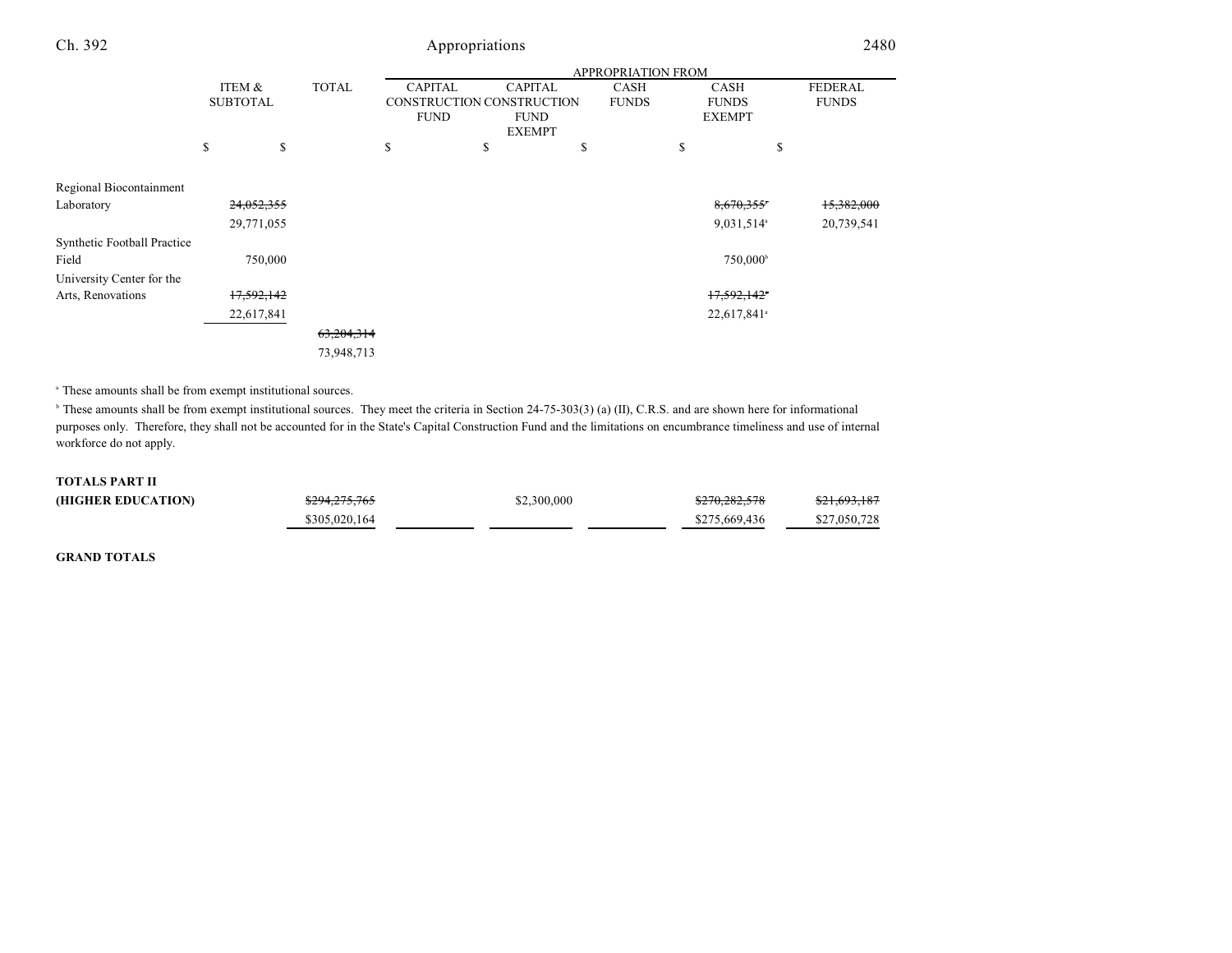| (CAPITAL CONSTRUCTION) | \$362,809,571 | \$7,593,344 | \$19,400,000 | <del>\$299.633.110</del> * | <del>\$36,183,117</del> |
|------------------------|---------------|-------------|--------------|----------------------------|-------------------------|
|                        | \$373,553,970 |             |              | \$305,019,968 <sup>a</sup> | \$41,540,658            |

 $^{\circ}$  Of this amount, \$796,183 contains a (T) notation.

**SECTION 4.** Section 3 (1) (d) of chapter 354, Session Laws of Colorado 2005, is amended to read:

#### Section 3. **Capital construction appropriation.** (1)

(d) In addition to any other appropriation made for the fiscal year beginning July 1, 2005, there is hereby appropriated, out of any moneys received by the state pursuant to the master settlement agreement pursuant to section 23-20-207 (1) (a) (I.5) (A), Colorado Revised Statutes, to the capital construction fund created in section 24-75-302, Colorado Revised Statutes, the sum of seven million one hundred fourteen thousand seven hundred fifty-six dollars (\$7,114,756). SIX MILLION NINE HUNDRED EIGHTY-FIVE THOUSAND SIX HUNDRED EIGHTY DOLLARS (\$6,985,680). Said appropriation is to comply with section 23-20-136 (3.5) (a), Colorado Revised Statutes, and shall not take effect unless there is a final court decision allowing lease purchase agreements pursuant to H.B. 03-1256 and the amount is due to a lessor for the lease purchase of academic buildings at Fitzsimons in the 2005-06 fiscal year.

**SECTION 5.** Part II (1), Part IV (2) (A), (2) (B), (8) (B), (9) (A), (23) (B), Part VII (1), Part VIII (2), and the affected totals of section 3 of chapter 354, Session Laws of Colorado 2005, are amended, and the said Part II is further amended BY THE ADDITION OF A NEW SUBSECTION, to read:

Section 3. **Capital Construction Appropriation.**

### **PART II DEPARTMENT OF CORRECTIONS**

**(1) CONTROLLED MAINTENANCE**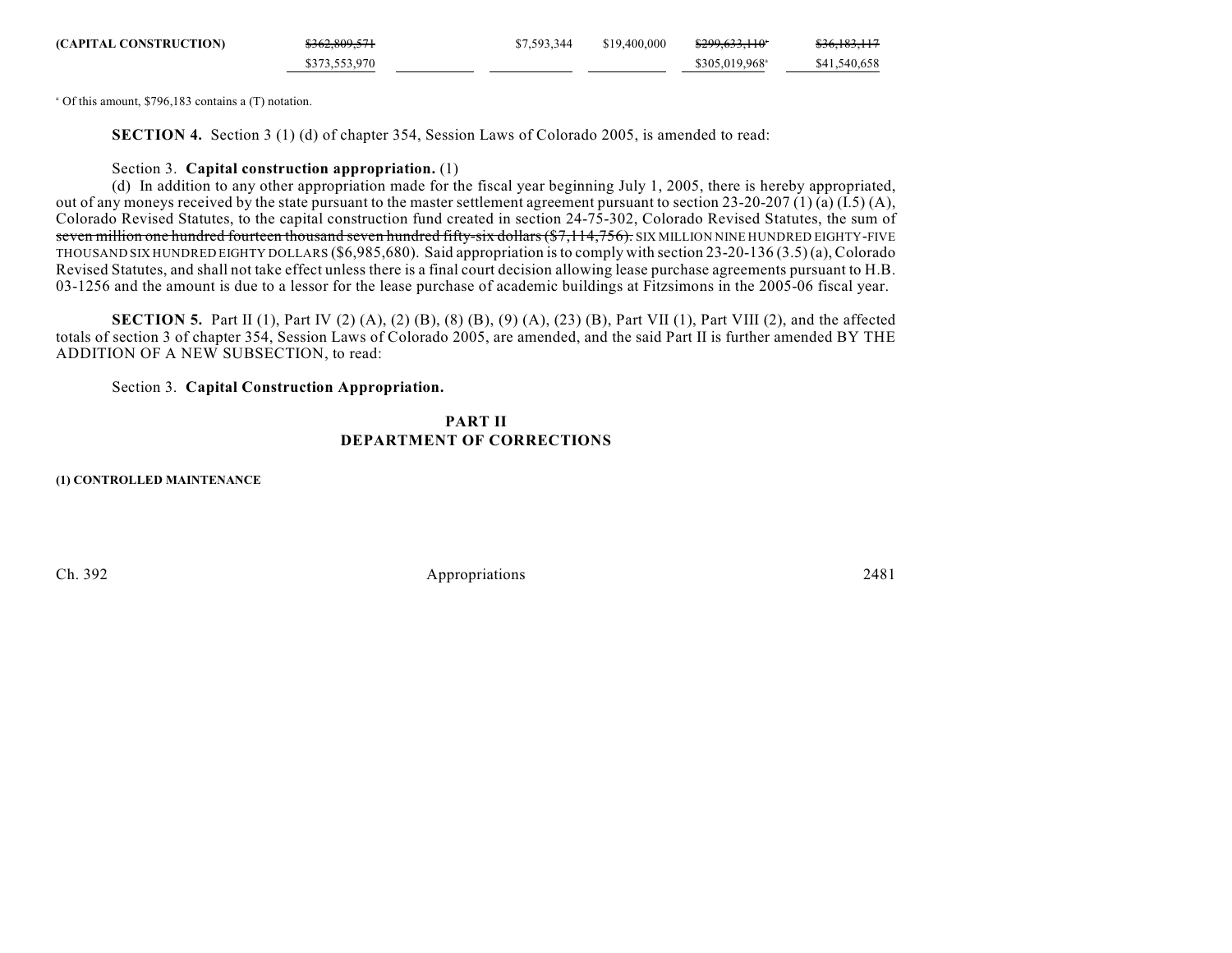|                                          |                           |                                                                            | <b>APPROPRIATION FROM</b> |                                                |                      |  |                                              |                                |  |
|------------------------------------------|---------------------------|----------------------------------------------------------------------------|---------------------------|------------------------------------------------|----------------------|--|----------------------------------------------|--------------------------------|--|
|                                          | ITEM &<br><b>SUBTOTAL</b> | <b>TOTAL</b><br><b>CAPITAL</b><br>CONSTRUCTION CONSTRUCTION<br><b>FUND</b> |                           | <b>CAPITAL</b><br><b>FUND</b><br><b>EXEMPT</b> | CASH<br><b>FUNDS</b> |  | <b>CASH</b><br><b>FUNDS</b><br><b>EXEMPT</b> | <b>FEDERAL</b><br><b>FUNDS</b> |  |
|                                          | \$<br>\$                  |                                                                            | \$                        | \$                                             | \$                   |  | \$                                           | \$                             |  |
| Arkansas Valley                          |                           |                                                                            |                           |                                                |                      |  |                                              |                                |  |
| Correctional Facility,                   |                           |                                                                            |                           |                                                |                      |  |                                              |                                |  |
| Replace Security System                  |                           |                                                                            |                           |                                                |                      |  |                                              |                                |  |
| Door Controllers                         | 437,511                   |                                                                            |                           |                                                | 437,511              |  |                                              |                                |  |
| Colorado Territorial                     |                           |                                                                            |                           |                                                |                      |  |                                              |                                |  |
| Correctional Facility,                   |                           |                                                                            |                           |                                                |                      |  |                                              |                                |  |
| Sanitary Sewer/Storm                     |                           |                                                                            |                           |                                                |                      |  |                                              |                                |  |
| Distribution Improvements                | 529,785                   |                                                                            |                           |                                                | 529,785              |  |                                              |                                |  |
| Correctional Industries,                 |                           |                                                                            |                           |                                                |                      |  |                                              |                                |  |
| Minor Construction Projects <sup>1</sup> | 441,000                   |                                                                            |                           |                                                |                      |  |                                              | 441,000 <sup>a</sup>           |  |
| <b>Fremont Correctional</b>              |                           |                                                                            |                           |                                                |                      |  |                                              |                                |  |
| Facility, Repair Utility                 |                           |                                                                            |                           |                                                |                      |  |                                              |                                |  |
| Tunnel                                   | 643,642                   |                                                                            |                           |                                                | 643,642              |  |                                              |                                |  |
| Upgrade Fire                             |                           |                                                                            |                           |                                                |                      |  |                                              |                                |  |
| Detection/Alarm/Suppressio               |                           |                                                                            |                           |                                                |                      |  |                                              |                                |  |
| n Systems                                | 1,701,592                 |                                                                            |                           |                                                | 1,701,592            |  |                                              |                                |  |
|                                          |                           | <del>3,753,530</del>                                                       |                           |                                                |                      |  |                                              |                                |  |
|                                          | 3,753,530                 |                                                                            |                           |                                                |                      |  |                                              |                                |  |
|                                          |                           |                                                                            |                           |                                                |                      |  |                                              |                                |  |

 $^{\circ}$  This amount shall be from sales revenues earned by Correctional Industries.

## **(2) CAPITAL CONSTRUCTION**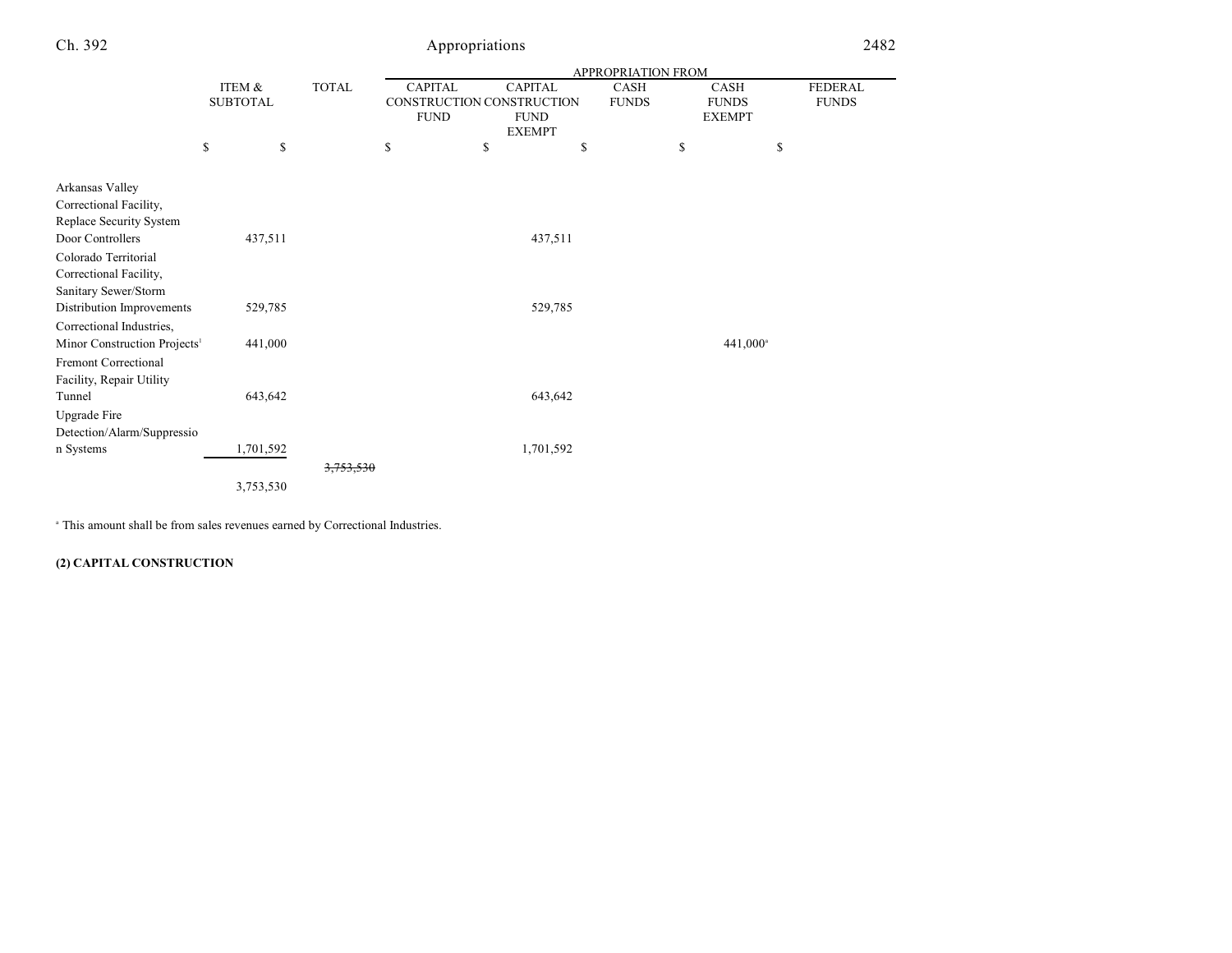| FT. LYON ACQUISITION AND<br><b>CONVERSION PHASE I AND</b><br>PHASE II PROJECTS | 1,222,222  |             | 122,222     |                         | 1,100,000   |  |  |
|--------------------------------------------------------------------------------|------------|-------------|-------------|-------------------------|-------------|--|--|
|                                                                                |            | 4,975,752   |             |                         |             |  |  |
| <b>TOTALS PART II</b>                                                          |            |             |             |                         |             |  |  |
| (CORRECTIONS)                                                                  |            | \$3,753,530 | \$3,312,530 | \$441,000               |             |  |  |
|                                                                                |            | \$4,975,752 | \$3,434,752 |                         | \$1,100,000 |  |  |
| <b>PART IV</b><br><b>DEPARTMENT OF HIGHER EDUCATION</b>                        |            |             |             |                         |             |  |  |
| (2) MESA STATE COLLEGE                                                         |            |             |             |                         |             |  |  |
| (B) Capital Construction                                                       |            |             |             |                         |             |  |  |
| Business and Information                                                       |            |             |             |                         |             |  |  |
| Technology Center, Phase I                                                     | 1,150,000  |             |             | $1,150,000^{\circ}$     |             |  |  |
| <b>CAMPUS SERVICES BUILDING</b>                                                | 2,847,775  |             |             | 2,847,775 <sup>a</sup>  |             |  |  |
| House Demolition and                                                           |            |             |             |                         |             |  |  |
| Ground Recovery                                                                | 20,638,800 |             |             | 20,638,800 <sup>a</sup> |             |  |  |
|                                                                                | 21,788,800 |             |             |                         |             |  |  |
|                                                                                | 24,636,575 |             |             |                         |             |  |  |
|                                                                                |            |             |             |                         |             |  |  |

<sup>a</sup> These amounts shall be from exempt institutional sources.

22,100,370 24,948,145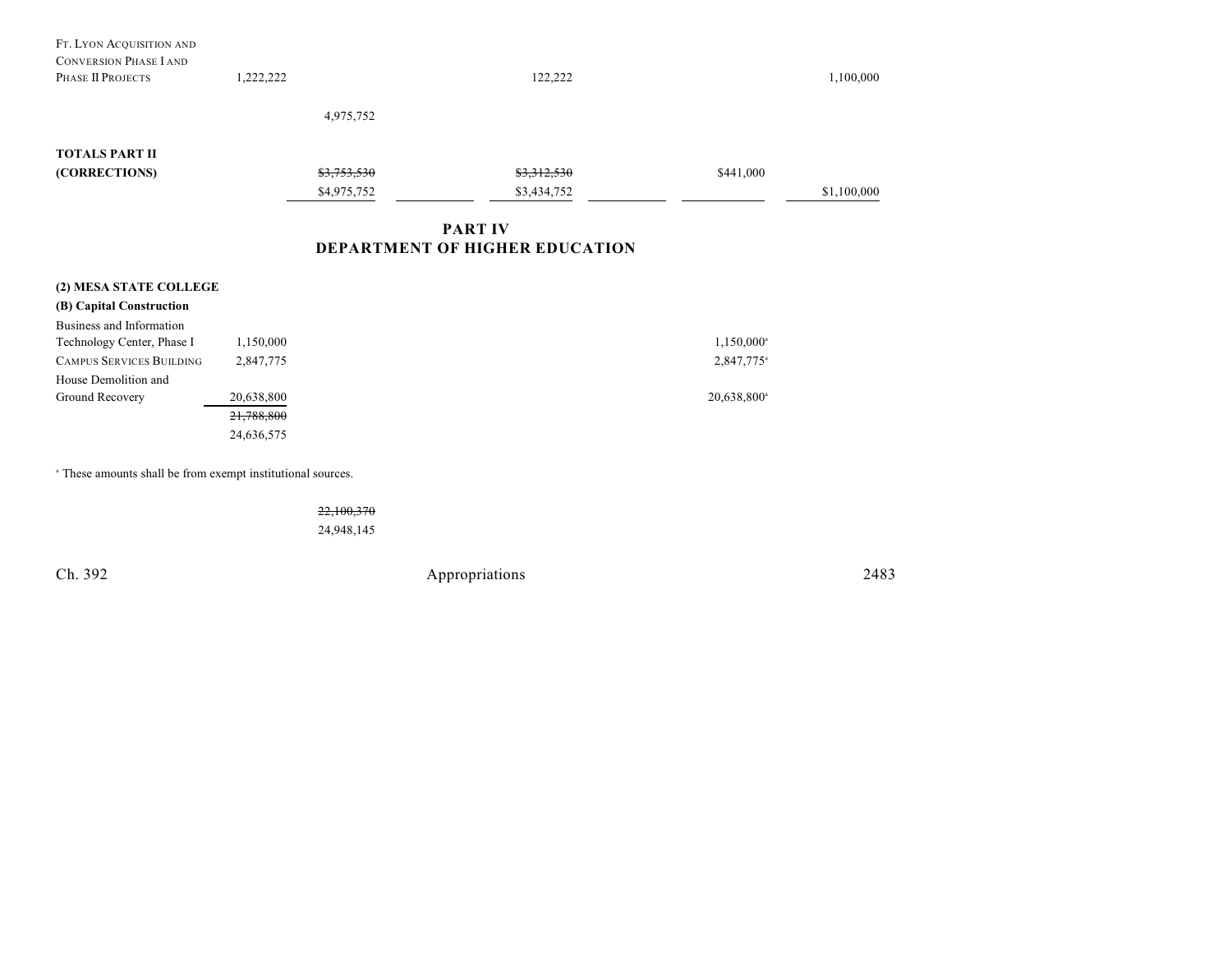|                 |              |                | APPROPRIATION FROM        |              |               |                |  |  |  |
|-----------------|--------------|----------------|---------------------------|--------------|---------------|----------------|--|--|--|
| ITEM &          | <b>TOTAL</b> | <b>CAPITAL</b> | <b>CAPITAL</b>            | CASH         | CASH          | <b>FEDERAL</b> |  |  |  |
| <b>SUBTOTAL</b> |              |                | CONSTRUCTION CONSTRUCTION | <b>FUNDS</b> | <b>FUNDS</b>  | <b>FUNDS</b>   |  |  |  |
|                 |              | FUND           | <b>FUND</b>               |              | <b>EXEMPT</b> |                |  |  |  |
|                 |              |                | <b>EXEMPT</b>             |              |               |                |  |  |  |
|                 |              |                |                           |              |               |                |  |  |  |

### **(8) UNIVERSITY OF COLORADO HEALTH SCIENCES CENTER**

| (B) Capital Construction              |            |           |                          |
|---------------------------------------|------------|-----------|--------------------------|
| Fitzsimons, Infrastructure            |            |           |                          |
| Phase 9                               | 5,424,376  |           | $5,424,376$ <sup>a</sup> |
| Fitzsimons Trust Fund <sup>2</sup>    | 7,114,756  | 7,114,756 |                          |
|                                       | 6,985,680  | 6,985,680 |                          |
| Lease Purchase of Academic            |            |           |                          |
| Facilities at Fitzsimons <sup>2</sup> | 7,114,756  |           | 7,114,756°               |
|                                       | 6,985,680  |           | $6,985,680$ <sup>a</sup> |
|                                       | 19,653,888 |           |                          |
|                                       | 19,395,736 |           |                          |

 $^{\circ}$  This amount shall be from exempt institutional sources.

<sup>b</sup> This amount shall be from the Fitzsimons Trust Fund created in Section 23-20-136, C.R.S.

20,150,318

19,892,166

## **(9) COLORADO SCHOOL OF MINES**

**(A) Capital Construction**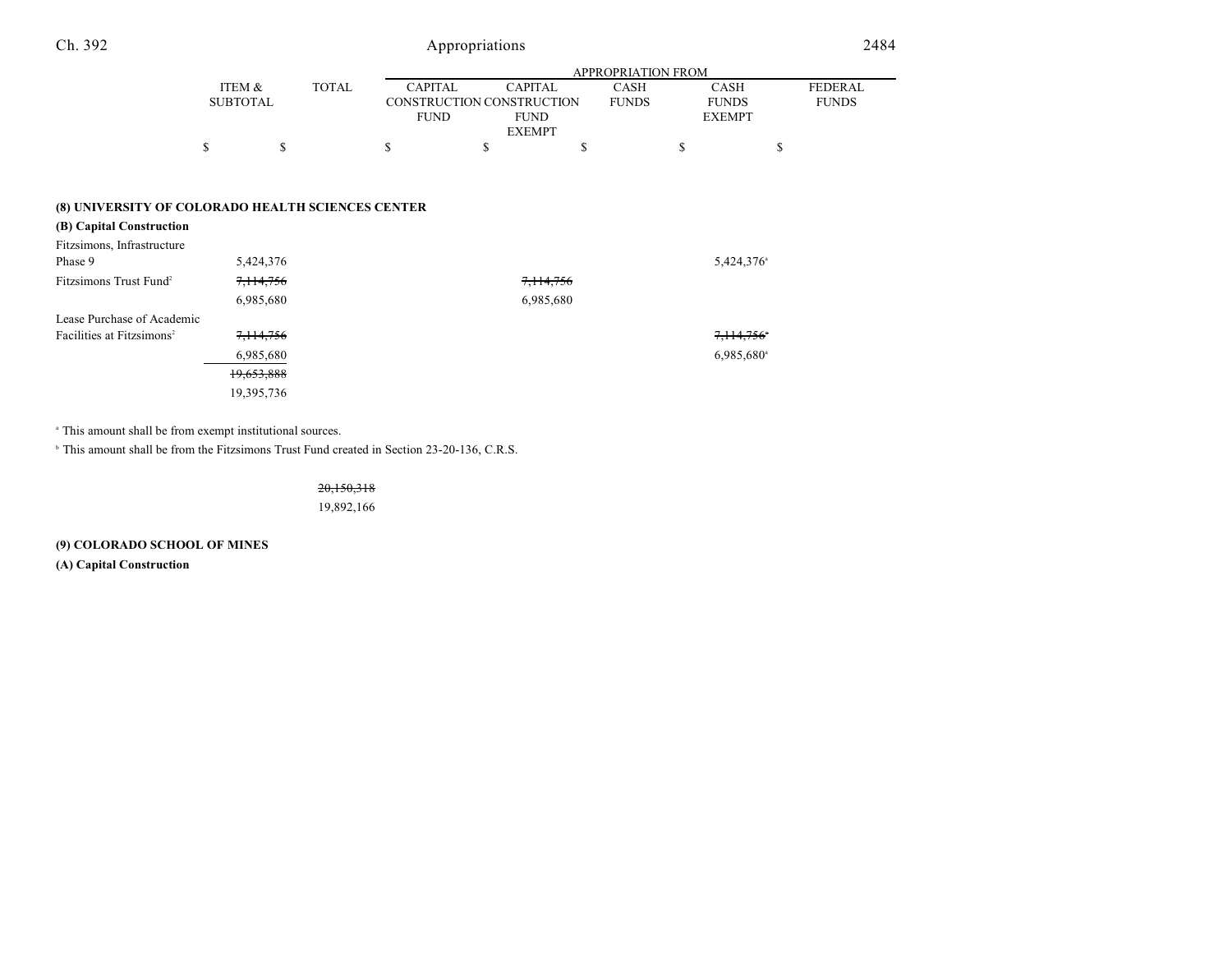| Addition to Center for |                      |            |                      |                         |
|------------------------|----------------------|------------|----------------------|-------------------------|
| Teaching and Learning  |                      |            |                      |                         |
| Media                  | <del>5,077,735</del> |            | <del>5,077,735</del> |                         |
|                        | 6,628,732            |            | 6,628,732            |                         |
| <b>Wellness Center</b> | 18,095,348           |            |                      | 18,095,348 <sup>a</sup> |
|                        |                      | 23,173,083 |                      |                         |
|                        |                      | 24,724,080 |                      |                         |

<sup>a</sup> This amount shall be from exempt institutional sources. It meets the criteria in Section 24-75-303 (3) (a) (II), C.R.S., and is shown here for informational purposes only. Therefore, it shall not be accounted for in the State's Capital Construction Fund and the limitations on encumbrance timeliness and use of internal workforce do not apply.

| (23) COLORADO HISTORICAL<br><b>SOCIETY</b> |           |                        |         |
|--------------------------------------------|-----------|------------------------|---------|
| (B) Capital Construction                   |           |                        |         |
| Regional Museum                            |           |                        |         |
| Preservation Projects                      | 562,000   | $562,000$ <sup>*</sup> |         |
|                                            | 1,292,840 | 962,840 <sup>a</sup>   | 330,000 |

<sup>a</sup> Of this amount, \$542,000 \$883,000 shall be from the State Historical Fund, and \$20,000 \$79,840 shall be from gifts, grants and donations.

|                       | 712,877       |                         |               |           |
|-----------------------|---------------|-------------------------|---------------|-----------|
|                       | 1,443,717     |                         |               |           |
| <b>TOTALS PART IV</b> |               |                         |               |           |
| (HIGHER EDUCATION)    | \$216,201,220 | <del>\$35,543,243</del> | \$180,657,977 |           |
|                       | \$221,072,680 | \$36,965,164            | \$183,777,516 | \$330,000 |
|                       |               |                         |               |           |
| Ch. 392               |               | Appropriations          |               | 2485      |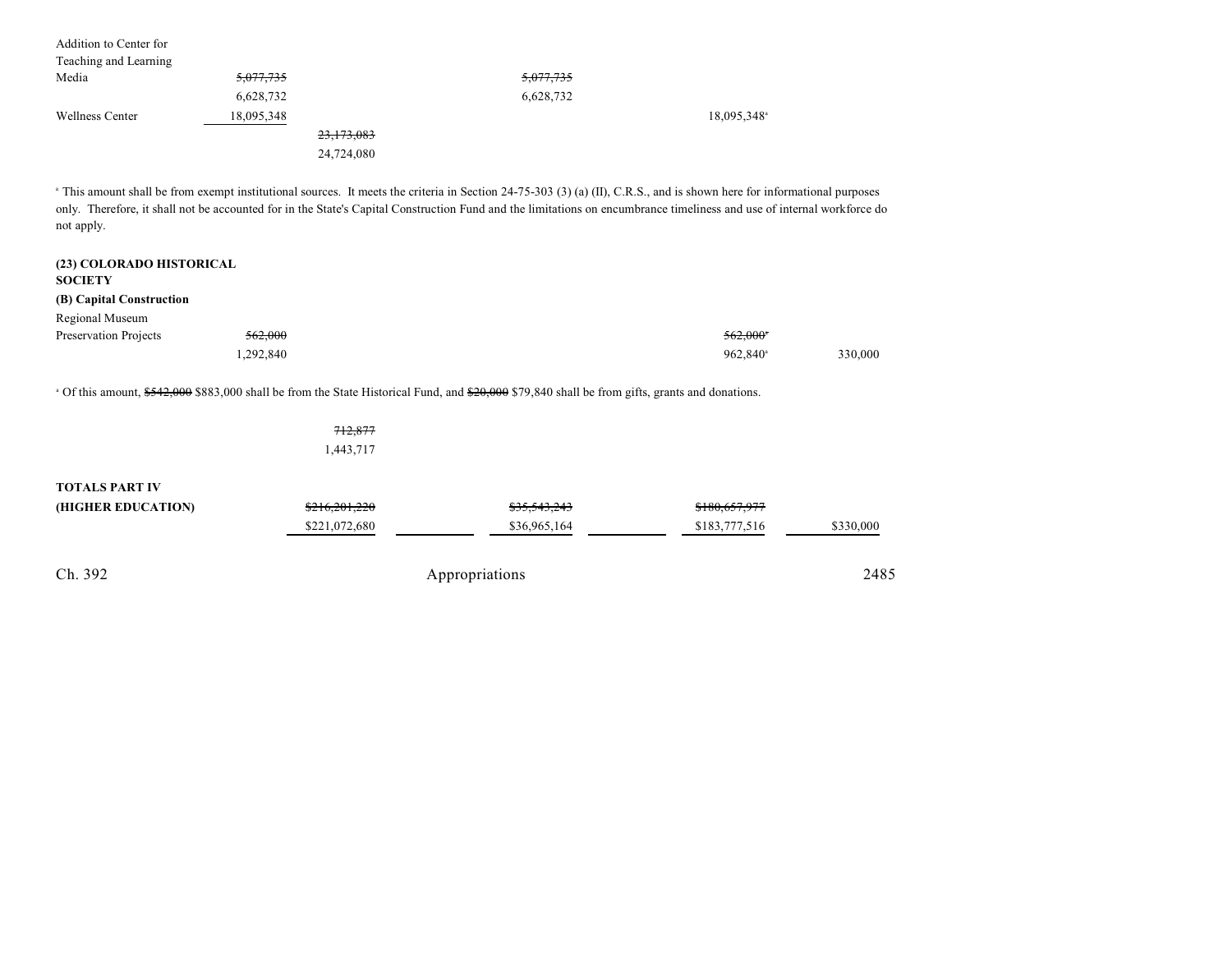| Ch. 392                                                                                                       |                           |              | Appropriations                                                                                               |             |                           |                                       | 2486                           |
|---------------------------------------------------------------------------------------------------------------|---------------------------|--------------|--------------------------------------------------------------------------------------------------------------|-------------|---------------------------|---------------------------------------|--------------------------------|
|                                                                                                               |                           |              |                                                                                                              |             | <b>APPROPRIATION FROM</b> |                                       |                                |
|                                                                                                               | ITEM &<br><b>SUBTOTAL</b> | <b>TOTAL</b> | <b>CAPITAL</b><br><b>CAPITAL</b><br>CONSTRUCTION CONSTRUCTION<br><b>FUND</b><br><b>FUND</b><br><b>EXEMPT</b> |             | CASH<br><b>FUNDS</b>      | CASH<br><b>FUNDS</b><br><b>EXEMPT</b> | <b>FEDERAL</b><br><b>FUNDS</b> |
|                                                                                                               | \$                        | \$           | \$<br>\$                                                                                                     | $\mathbf S$ |                           | \$                                    | \$                             |
|                                                                                                               |                           |              | <b>PART VII</b>                                                                                              |             |                           |                                       |                                |
|                                                                                                               |                           |              | DEPARTMENT OF LABOR AND EMPLOYMENT                                                                           |             |                           |                                       |                                |
| (1) CAPITAL CONSTRUCTION                                                                                      |                           |              |                                                                                                              |             |                           |                                       |                                |
| Petroleum Storage Tank Site                                                                                   |                           |              |                                                                                                              |             |                           |                                       |                                |
| Cleanup                                                                                                       |                           | 19,000,000   |                                                                                                              |             | 18,200,000*               |                                       | 800,000                        |
|                                                                                                               |                           | 20,000,000   |                                                                                                              |             |                           | 19,200,000 <sup>a</sup>               |                                |
| <sup>a</sup> This amount shall be from the Petroleum Storage Tank Fund pursuant to Section 8-20.5-103, C.R.S. |                           |              |                                                                                                              |             |                           |                                       |                                |
| <b>TOTALS PART VII</b>                                                                                        |                           |              |                                                                                                              |             |                           |                                       |                                |
| (LABOR AND                                                                                                    |                           |              |                                                                                                              |             |                           |                                       |                                |
| <b>EMPLOYMENT</b> )                                                                                           |                           | \$19,000,000 |                                                                                                              |             | \$18,200,000              |                                       | \$800,000                      |
|                                                                                                               |                           | \$20,000,000 |                                                                                                              |             |                           | \$19,200,000                          |                                |

**(2) CAPITAL CONSTRUCTION**

Colorado Springs Armory 900,000 900,000 900,000 900,000 900,000 900,000 900,000 900,000 900,000 900,000 900,000 900,000 900,000 900,000 900,000 900,000 900,000 900,000 900,000 900,000 900,000 900,000 900,000 900,000 900,00